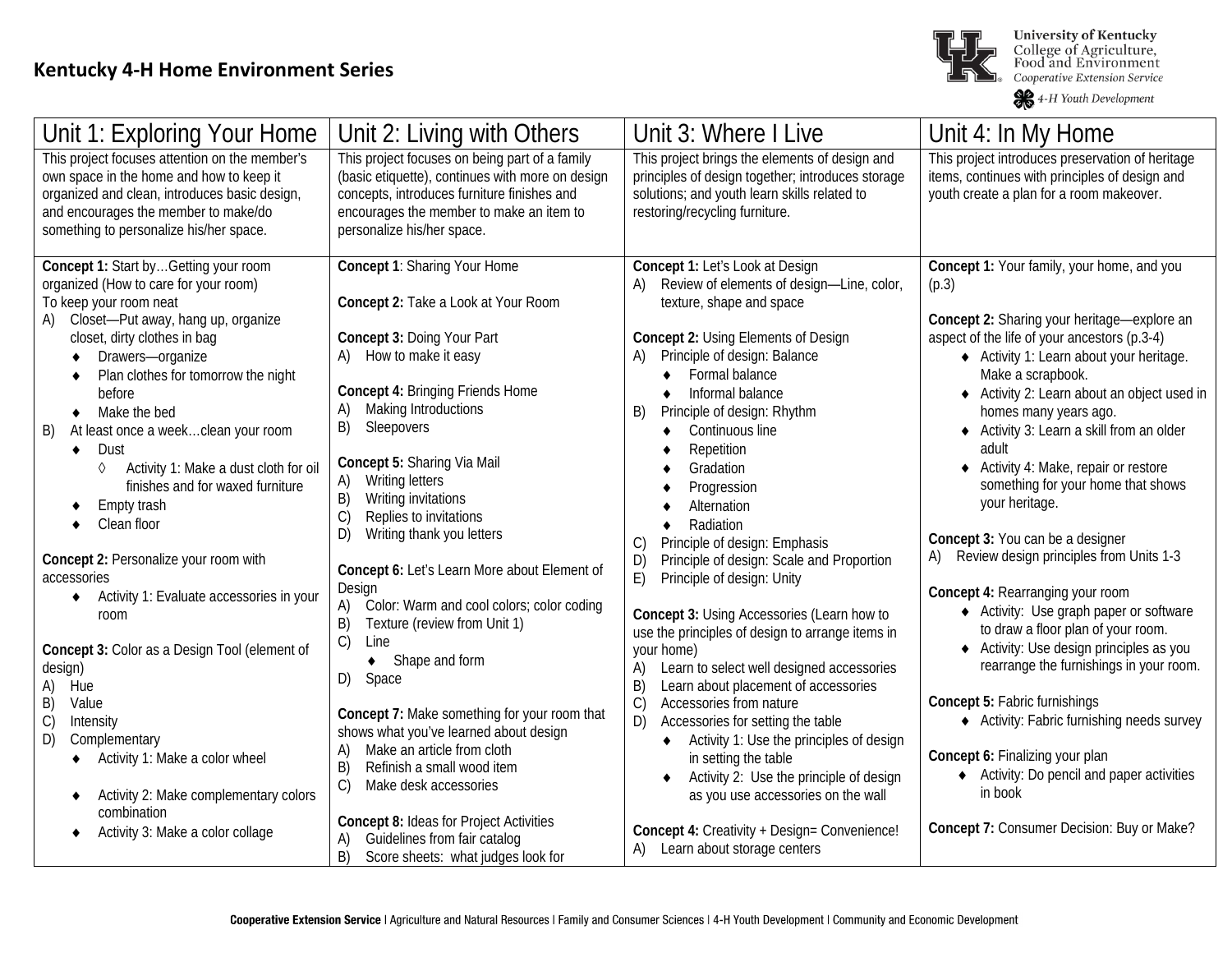| Concept 4: Texture as a Design Tool (element<br>of design)<br>Activity 1: Make a texture rubbing<br>$\bullet$<br>Activity 2: Make a texture collage<br>Concept 5: Your Design Plan (Apply what<br>you've learned about color, texture and<br>accessories)<br>◆ Activity 1: Make a plan for your space<br>and complete the plan<br>Concept 6: Things to Make<br>Activity 1: Make an item from cloth<br>Activity 2: Finish a small wooden item<br>Activity 3: Make a waste basket<br>٠<br>Concept 7: Helping In and Around Your Home<br><b>Concept 8: Demonstrations</b><br>Activity 1: Give a demonstration<br>Concept 9: Articles You May Make and Exhibit<br>Guidelines from fair catalog<br>A)<br>B) Score sheets: what judges look for<br>Concept 10: Helping Others in 4-H<br>Concept 11: Completing Your Project Record | Concept 9: Sharing What You Have Learned<br>Concept 10: Completing Your Project Record<br><b>Sheet</b> | Activity: Create a storage center<br>$\bullet$<br><b>Concept 5: Creating by Restoring</b><br>◆ Activity 1: Learn to restore by cleaning<br>← Activity 2: Learn to restore by<br>refinishing<br>Concept 6: Recycling Old Furnishings<br>◆ Activity 1: Learn to recycle old<br>furnishings<br>Activity 2: Learn to repurpose old<br>furnishings<br>Concept 7: Outdoor Design<br>◆ Activity: Use design principles to plan<br>an outdoor area<br>Concept 8: Sharing What You Have Learned<br>Concept 9: Exhibits<br>Guidelines from fair catalog<br>A)<br>Score sheets: what judges look for<br>B)<br>Concept 10: Demonstrations<br>Concept 11: Citizenship<br>Concept 12: Keeping Records | Learn to make wise home furnishing<br>A)<br>consumer decisions<br>Concept 8: Create your own design<br>Types of designs<br>◆ Activity 1: Accidental design<br>Activity 2: Cut paper design<br>Activity 3: Word design<br>Activity 4: Box design<br>Activity 5: Picture or frame design<br>Activity 6: Nature design<br>Activity 7: Draw your own<br>$\bullet$<br>Concept 9: Express your style<br>Types of design styles<br>A)<br>Representational design<br>$\bullet$<br>♦ Realistic or stylized<br>Abstract<br>Geometric<br>$\bullet$<br>What's your style?<br>B)<br>Concept 10: Polishing your design<br>Helpful guidelines<br>B)<br>Rule of thirds<br>C)<br>Horizon rule<br>3 corners against 1 rule<br>D)<br>E)<br>Speaking distance rule<br>Concept 11: Evaluating your design<br>Concept 12: Enlarging or reducing a design<br>◆ Activity: enlarge or reduce your design<br>Concept 13: Create using your original design<br>◆ Activity: Create an item using your<br>design<br>Concept 14: Articles which can be entered in the<br>fair<br>A)<br>Guidelines from fair catalog<br>Score sheets: what judges look for<br>B)<br>Concept 15: Sharing what you have learned |
|------------------------------------------------------------------------------------------------------------------------------------------------------------------------------------------------------------------------------------------------------------------------------------------------------------------------------------------------------------------------------------------------------------------------------------------------------------------------------------------------------------------------------------------------------------------------------------------------------------------------------------------------------------------------------------------------------------------------------------------------------------------------------------------------------------------------------|--------------------------------------------------------------------------------------------------------|-----------------------------------------------------------------------------------------------------------------------------------------------------------------------------------------------------------------------------------------------------------------------------------------------------------------------------------------------------------------------------------------------------------------------------------------------------------------------------------------------------------------------------------------------------------------------------------------------------------------------------------------------------------------------------------------|--------------------------------------------------------------------------------------------------------------------------------------------------------------------------------------------------------------------------------------------------------------------------------------------------------------------------------------------------------------------------------------------------------------------------------------------------------------------------------------------------------------------------------------------------------------------------------------------------------------------------------------------------------------------------------------------------------------------------------------------------------------------------------------------------------------------------------------------------------------------------------------------------------------------------------------------------------------------------------------------------------------------------------------------------------------------------------------------------------------------------------------------------------------------------------|
|------------------------------------------------------------------------------------------------------------------------------------------------------------------------------------------------------------------------------------------------------------------------------------------------------------------------------------------------------------------------------------------------------------------------------------------------------------------------------------------------------------------------------------------------------------------------------------------------------------------------------------------------------------------------------------------------------------------------------------------------------------------------------------------------------------------------------|--------------------------------------------------------------------------------------------------------|-----------------------------------------------------------------------------------------------------------------------------------------------------------------------------------------------------------------------------------------------------------------------------------------------------------------------------------------------------------------------------------------------------------------------------------------------------------------------------------------------------------------------------------------------------------------------------------------------------------------------------------------------------------------------------------------|--------------------------------------------------------------------------------------------------------------------------------------------------------------------------------------------------------------------------------------------------------------------------------------------------------------------------------------------------------------------------------------------------------------------------------------------------------------------------------------------------------------------------------------------------------------------------------------------------------------------------------------------------------------------------------------------------------------------------------------------------------------------------------------------------------------------------------------------------------------------------------------------------------------------------------------------------------------------------------------------------------------------------------------------------------------------------------------------------------------------------------------------------------------------------------|

E:\Start Over\7082016\My Docs\Documents\Web Site-Public\Home Env\Home\_Env\_Concepts\_in\_chart\_form\_Unit\_1-4\_Final.docx

Educational programs of Kentucky Cooperative Extension serve all people regardless of economic or social status and will not discriminate on the basis of race, color, ethnic origin, national origin,<br>creed, religion, politi